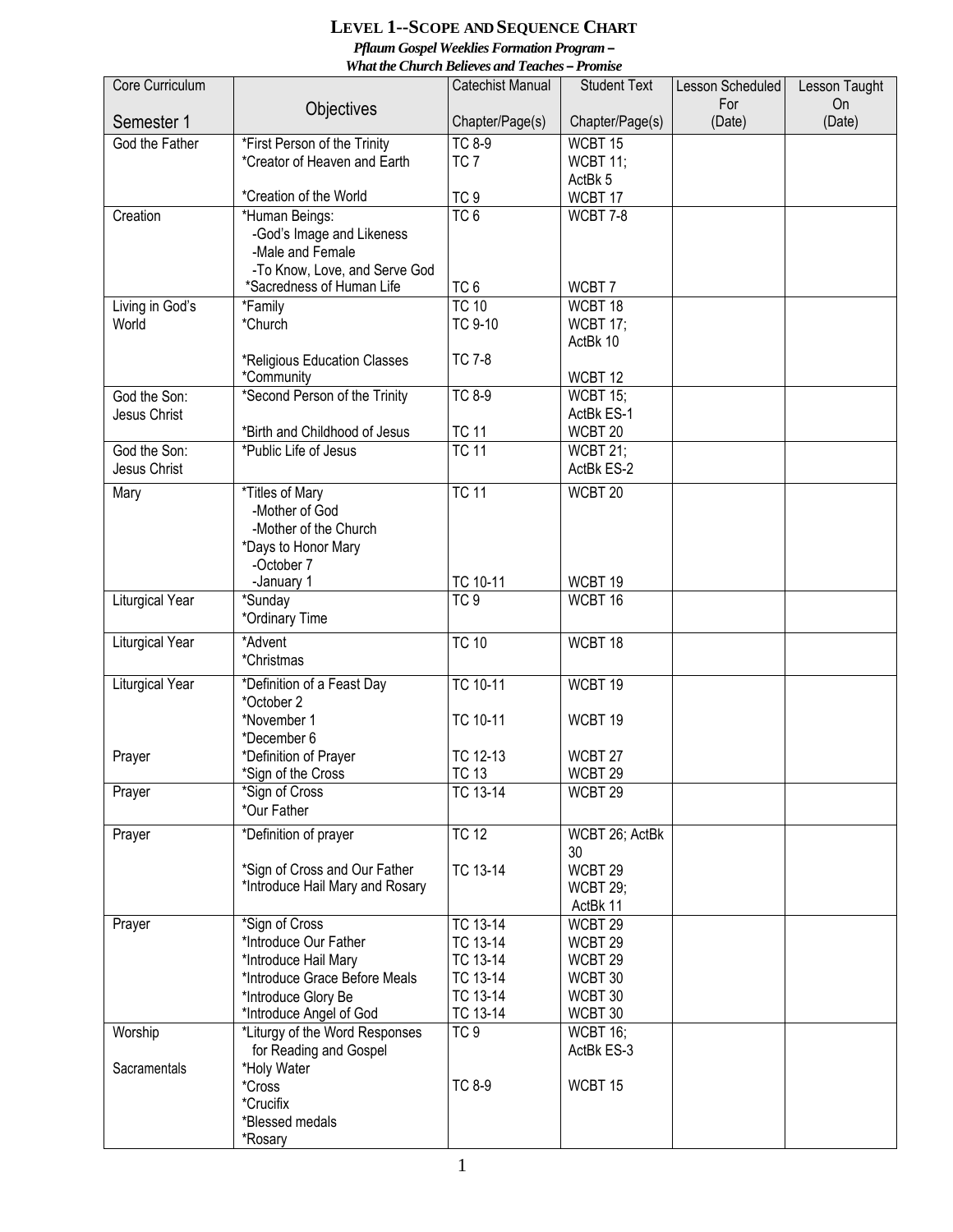## **LEVEL 1--SCOPE AND SEQUENCE CHART**

*Pflaum Gospel Weeklies Formation Program –*

| What the Church Believes and Teaches – Promise |                                                                                                       |                                                                                   |                                           |  |  |
|------------------------------------------------|-------------------------------------------------------------------------------------------------------|-----------------------------------------------------------------------------------|-------------------------------------------|--|--|
| <b>Faith Formation</b>                         | Programs should schedule at least<br>two faith formation opportunities<br>during the semester such as | All Saints Prayer<br>service, Advent<br><b>Prayer service</b><br>For Confessions. | Forty Hours or<br>other local<br>customs. |  |  |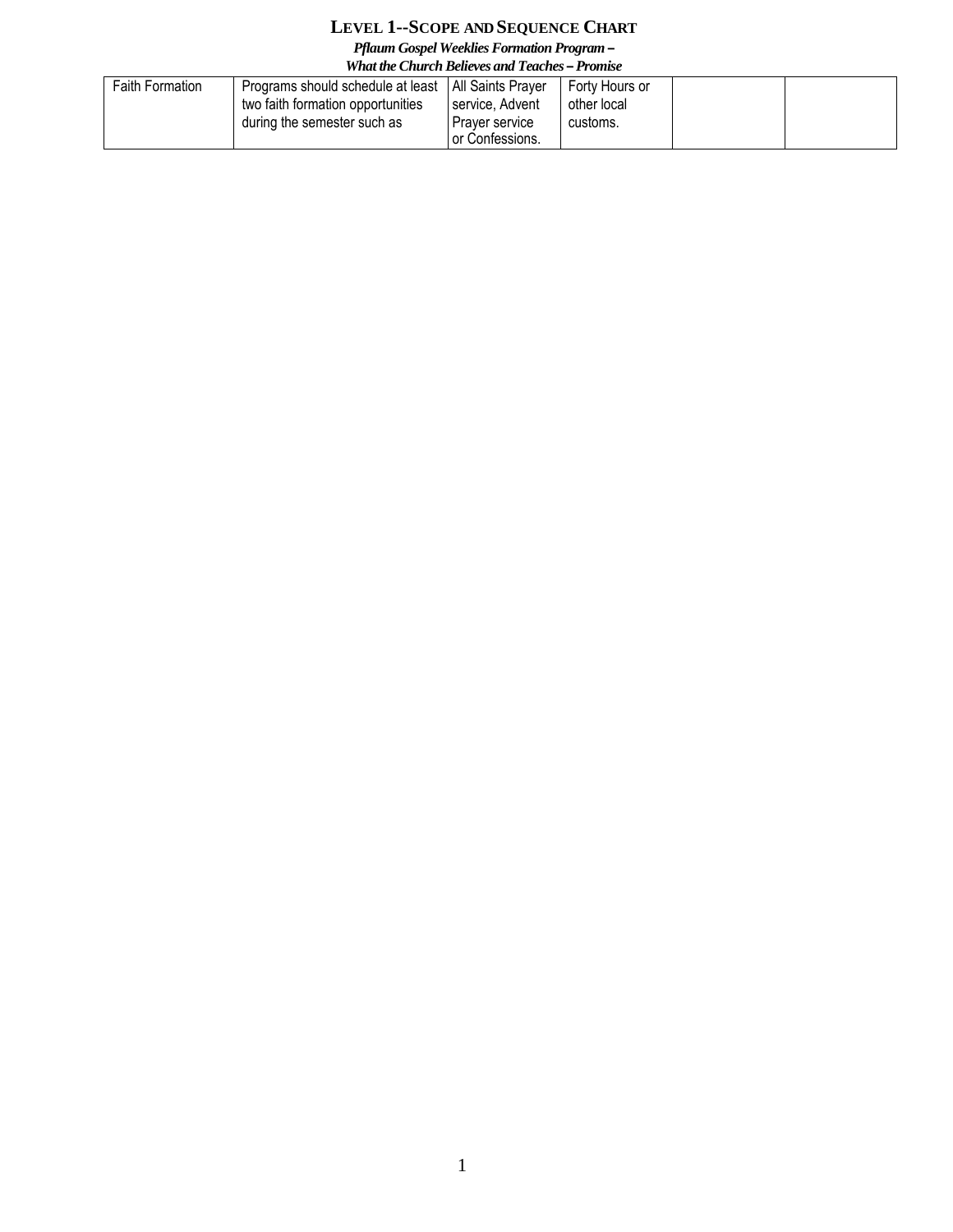## **LEVEL 1--SCOPE AND SEQUENCE CHART**  *Pflaum Gospel Weeklies Formation Program – What the Church Believes and Teaches – Promise*

|                        |                                                         | wnai ine Church Beueves and Teaches <del>–</del> Fromise |                             |                         |                     |
|------------------------|---------------------------------------------------------|----------------------------------------------------------|-----------------------------|-------------------------|---------------------|
| Core Curriculum        |                                                         | Catechist Manual                                         | <b>Student Text</b>         | Lesson Scheduled<br>For | Lesson Taught<br>On |
| Semester <sub>2</sub>  | Objectives                                              | Chapter/Page(s)                                          | Chapter/Page(s)             | (Date)                  | (Date)              |
| God the Holy Spirit    | *Third Person of the Trinity                            | TC <sub>8</sub>                                          | <b>WCBT 15;</b>             |                         |                     |
|                        |                                                         |                                                          | ActBk 7, LC-3               |                         |                     |
|                        | *Holy Spirit Within Us<br>-Received in Baptism          | TC 8, 13                                                 | <b>WCBT 15,27</b>           |                         |                     |
|                        | -Gift of God's Love to Us                               |                                                          |                             |                         |                     |
| Sacraments             | *Define Sacraments of Initiation                        |                                                          |                             |                         |                     |
|                        | *Baptism                                                | TC <sub>8</sub>                                          | WCBT 13-14;                 |                         |                     |
|                        | -Effects                                                |                                                          | ActBk 15                    |                         |                     |
|                        | -Symbols                                                |                                                          |                             |                         |                     |
|                        | -Words                                                  |                                                          |                             |                         |                     |
|                        | -Minister                                               |                                                          |                             |                         |                     |
| Sacraments             | *Confirmation                                           | TC <sub>9</sub>                                          | ActBk 16                    |                         |                     |
|                        | *Eucharist                                              |                                                          | <b>WCBT 16;</b><br>ActBk 17 |                         |                     |
| Liturgical Year        | *Introduce Feast Days                                   | <b>TC 10</b>                                             | WCBT 19                     |                         |                     |
|                        | -January 5                                              |                                                          |                             |                         |                     |
|                        | -March 3                                                |                                                          |                             |                         |                     |
| Liturgical Year        | -March 19<br>*Lent                                      | <b>TC 10</b>                                             | WCBT 18                     |                         |                     |
| Sacramentals           |                                                         |                                                          | ActBk ES-1                  |                         |                     |
|                        | *Palms                                                  |                                                          |                             |                         |                     |
|                        | *Blessed Ashes                                          |                                                          |                             |                         |                     |
|                        | *Cross<br>*Crucifix                                     |                                                          |                             |                         |                     |
| Prayer                 | *Review Definition, Our Father,                         | <b>TC 14</b>                                             | WCBT 33                     |                         |                     |
|                        | Hail Mary and Glory Be                                  | <b>TC 13</b>                                             | <b>WCBT 29-30</b>           |                         |                     |
|                        | *Introduce Prayer Expressions                           |                                                          |                             |                         |                     |
|                        | "Keeping God's Children Safe"<br>Personal Safety Lesson |                                                          |                             |                         |                     |
|                        |                                                         |                                                          |                             |                         |                     |
| Prayer                 | *Introduce Way of the Cross                             |                                                          |                             |                         |                     |
| <b>Liturgical Year</b> | *Holy Week                                              | <b>TC 10</b>                                             | WCBT 18;                    |                         |                     |
|                        |                                                         |                                                          | ActBk ES-1                  |                         |                     |
| Liturgical Year        | *Easter                                                 | TC 10                                                    | <b>WCBT 18;</b>             |                         |                     |
|                        |                                                         |                                                          | ActBk ES-1                  |                         |                     |
| Social Justice         | Lenten Prayer Service or                                | <b>TC 11</b>                                             | WCBT 21;                    |                         |                     |
|                        |                                                         |                                                          | ActBk 27                    |                         |                     |
| Prayer                 | *Lenten Project for the Hungry<br>*Introduce the Rosary |                                                          | ActBk 11                    |                         |                     |
| Sacramentals           | *Statues and Pictures                                   |                                                          |                             |                         |                     |
| Worship                | *Reading and Gospel Responses                           | TC <sub>9</sub>                                          | <b>WCBT 16;</b>             |                         |                     |
| Social Justice         |                                                         |                                                          | ActBk ES-3                  |                         |                     |
|                        | *Awareness to be Peacemakers                            | <b>TC 11</b>                                             | <b>WCBT 21;</b>             |                         |                     |
|                        |                                                         |                                                          | ActBk 23                    |                         |                     |
| Mary                   | *Special Activities and Devotions                       |                                                          |                             |                         |                     |
| Faith Formation        | Programs should schedule at least                       | Prayer services                                          | The Way of the              | or May                  |                     |
|                        | two faith formation opportunities                       | for Lent,                                                | Cross, Divine               | devotions               |                     |
|                        | during the semester such as                             | Confessions,                                             | Mercy chaplet,              |                         |                     |